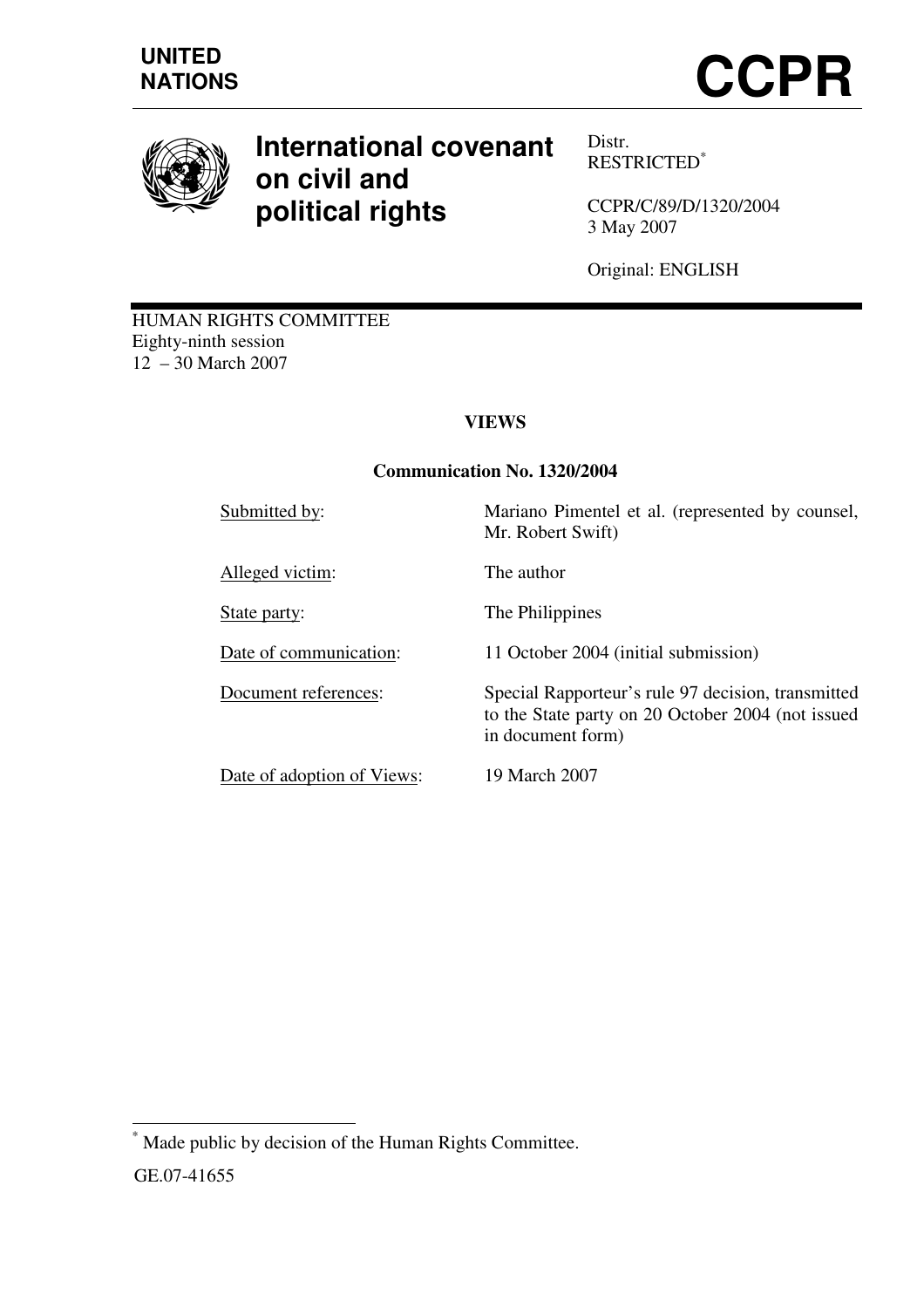*Subject matter*: enforcement of a foreign judgement in the State party

*Procedural issue*: none

*Substantive issues*: concept of "suit at law", reasonable delay

*Articles of the Covenant*: 2, paragraph 3 (a), 14, paragraph 1

*Article of the Optional Protocol*: 5, paragraph 2 (b)

 On 19 March 2007, the Human Rights Committee adopted the annexed text as the Committee's Views, under article 5, paragraph 4, of the Optional Protocol in respect of communication No. 1320/2004.

#### [ANNEX]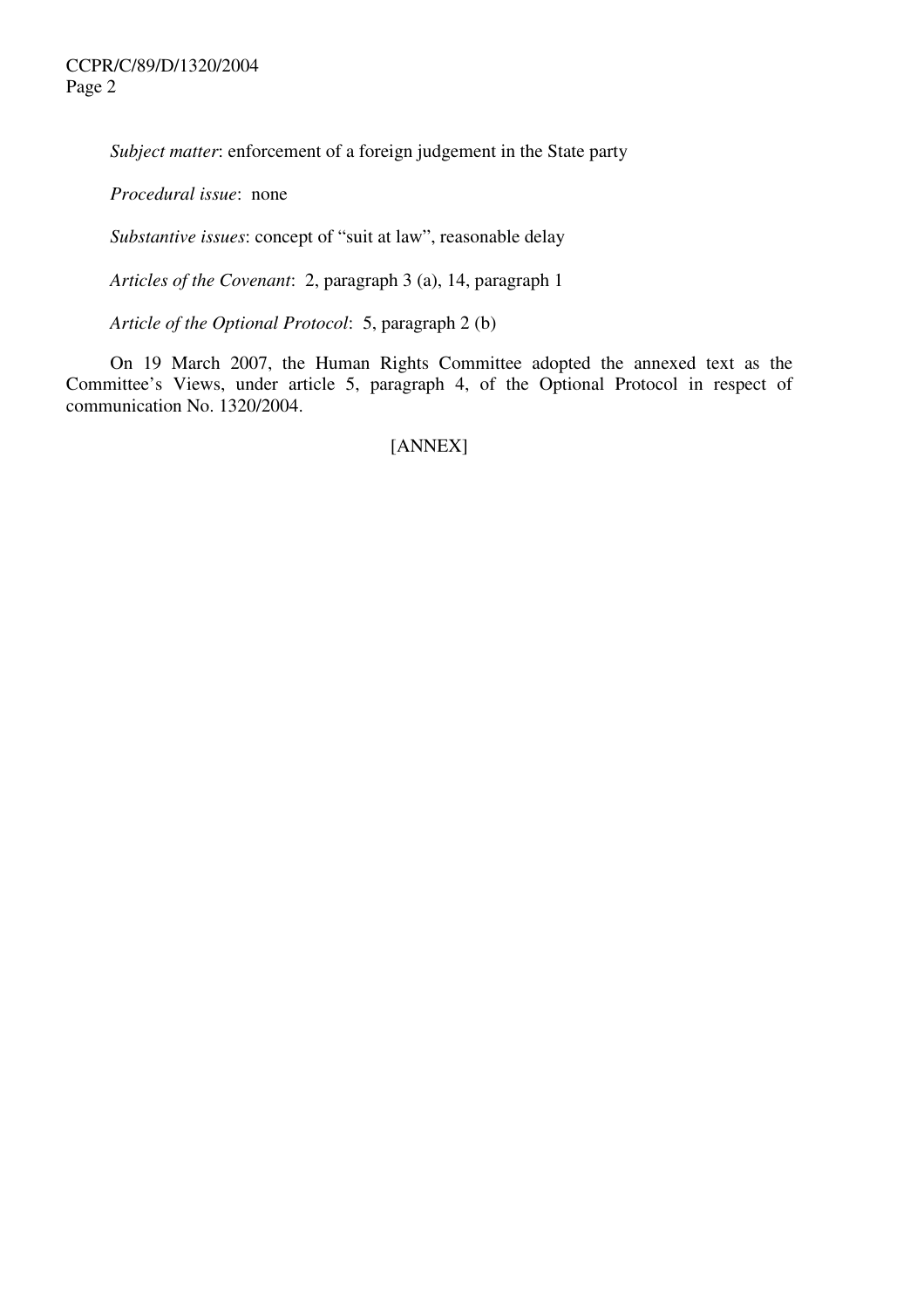#### **ANNEX**

#### VIEWS OF THE HUMAN RIGHTS COMMITTEE UNDER ARTICLE 5, PARAGRAPH 4, OF THE OPTIONAL PROTOCOL TO THE INTERNATIONAL COVENANT ON CIVIL AND POLITICAL RIGHTS

Eighty-ninth session

concerning

#### **Communication No. 1320/2004\*\***

Submitted by: Mariano Pimentel et al. (represented by counsel,

Alleged victim: The author

State party: The Philippines

Date of communication: 11 October 2004 (initial submission)

Mr. Robert Swift)

 The Human Rights Committee, established under article 28 of the International Covenant on Civil and Political Rights,

 Having concluded its consideration of communication No. 1320/2004, submitted to the Human Rights Committee on behalf of Mariano Pimentel et al. under the Optional Protocol to the International Covenant on Civil and Political Rights,

 Having taken into account all written information made available to it by the author of the communication, and the State party,

Meeting on 19 March 2007

Adopts the following:

 $\overline{a}$ 

#### **Views under article 5, paragraph 4, of the Optional Protocol**

1. The authors of the communication are Mariano Pimentel, Ruben Resus and Hilda Narcisco, all Philippine nationals. The first author resides in Honolulu, Hawaii, and the others in the Philippines. They claim to be victims of violations by the Republic of the Philippines of their rights under article 2, paragraph 3 (a), of the International Covenant on Civil and Political Rights. The communication also appears to raise issues under article 14, paragraph 1, of the

The following members of the Committee participated in the examination of the present communication: Mr. Prafullachandra Natwarlal Bhagwati, Mr. Maurice Glèlè Ahanhanzo, Mr. Yuji Iwasawa, Mr. Edwin Johnson, Mr. Walter Kälin, Mr. Ahmed Tawfik Khalil, Ms. Zonke Zanele Majodina, Ms. Iulia Antoanella Motoc, Mr. Michael O'Flaherty, Ms. Elisabeth Palm, Mr. José Luis Pérez Sanchez-Cerro, Mr. Rafael Rivas Posada, Sir Nigel Rodley and Ms. Ruth Wedgwood.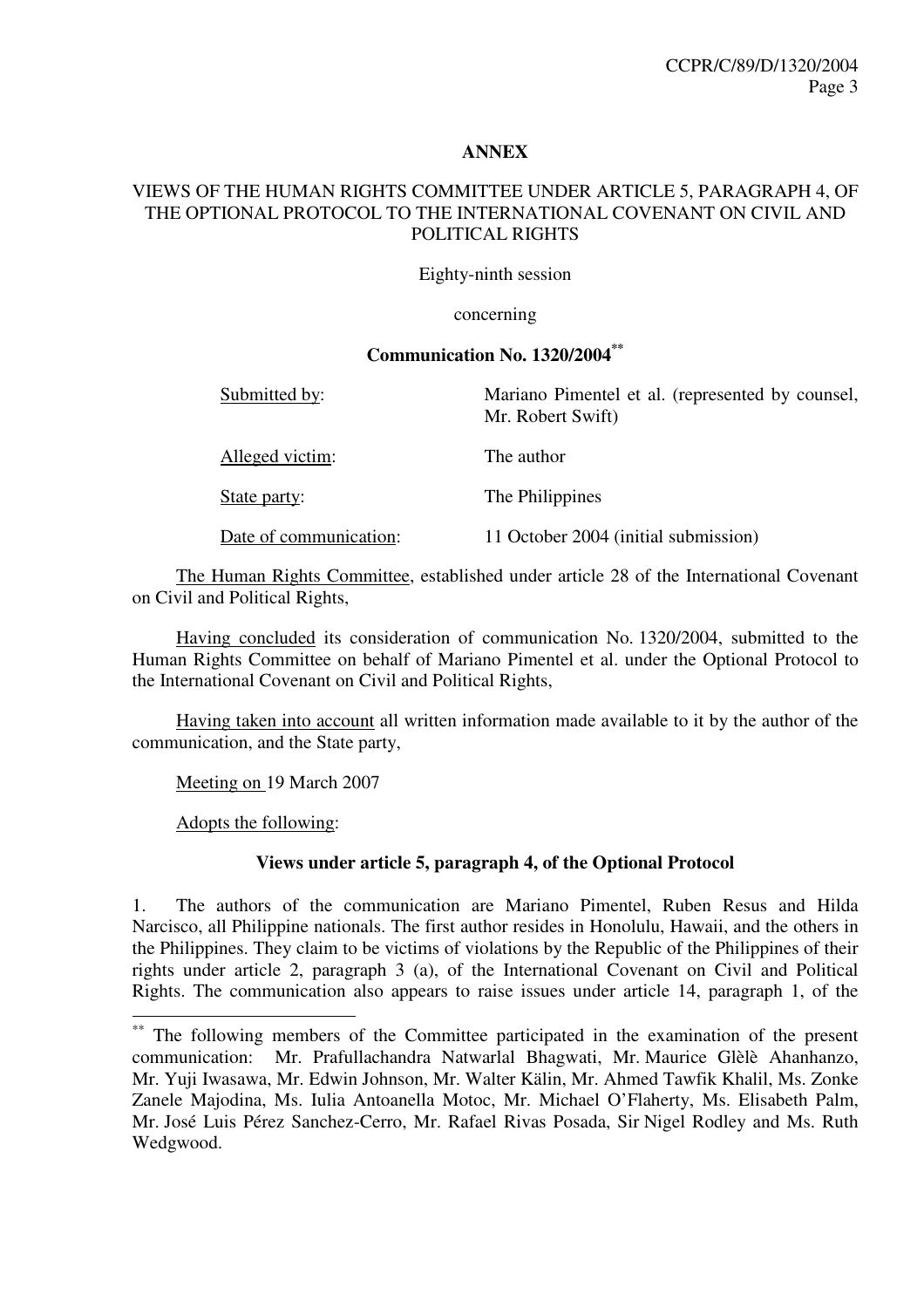Covenant. The Covenant and the Optional Protocol entered into force for the State party on 23 January 1987 and 22 November 1989, respectively. The authors are represented by counsel; Mr. Robert Swift of Philadelphia, Pennsylvania.

## **Factual background**

2.1 The authors claim to be members of a class of 9,539 Philippine nationals who obtained a final judgment in the United States for compensation against the estate of the late Ferdinand E. Marcos ("the Marcos estate") for having been subjected to torture during the regime of President Marcos.<sup>1</sup> Ferdinand E. Marcos was residing in Hawaii at the time.

2.2 In September 1972, the first author was arrested by order of President Marcos two weeks after the declaration of martial law in the Philippines. Over the next six years, he was detained for a total of four years in several detention centres, without ever being charged. Upon return from his final period in detention, he was kidnapped by soldiers, who beat him with rifles, broke his teeth, his arm and leg, and dislocated his ribs. He was buried up to his neck in a remote sugar cane field and abandoned, but was subsequently rescued.

2.3 In 1974, the second author's son, A.S., was arrested by order of President Marcos and taken into military custody. He was tortured during interrogation and kept in detention, without ever being charged. He disappeared in 1977. In March 1983, the third author was also arrested by order of President Marcos. She was tortured and gang-raped during her interrogation. She was never charged with nor convicted of any offence.

2.4 In April 1986, the authors, together with other class members, brought an action against the Marcos estate. On 3 February 1995, a jury at the United States District Court in Hawaii awarded a total of US\$ 1,964,005,859.90 to the 9,539 victims (or their heirs) of torture, summary execution and disappearance. The jurors found a consistent pattern and practice of human rights violations in the Philippines during the regime of President Marcos from 1972-1986. Where individuals were randomly selected, part of the amount of the judgement is divided per claimant. Individuals, who were not randomly selected but are part of the class, including the authors, will receive part of the award which was made to three subclasses<sup>2</sup>. However, the amounts were not divided per claimant and it is only after collection (in whole or in part) of the judgement amount

 $\overline{a}$ 1 United States District Court in Hawaii, Estate of Ferdinand E. Marcos Human Rights Litigation, MDL No. 840. [The authors' names are not mentioned in the judgment. There is a list of around 137 randomly selected "class claims" and the compensatory damages awarded to them (ranging from US\$ 10,000 to US\$ 185,000) is specified. Judgement for compensatory damages was also awarded to victims in three of the remaining plaintiff subclasses "of all current citizens of the Republic of the Philippines, their heirs and beneficiaries, who between September 1972 and February 1986 were tortured/summarily executed/ disappeared and are presumed dead, while in the custody of the Philippine military or para-military groups, in the aggregate of US\$251,819,811.00, US\$409,191,760.00 and US\$94,910,640.00, to be divided pro-rata. Judgement for US\$ 1,197,227,417.90 exemplary damages was also awarded to be divided pro rata among all members of the plaintiff class.]

 $2$  The subclasses relate to those victims that had been (1) tortured, (2) summarily executed and (3) disappeared and are presumed dead.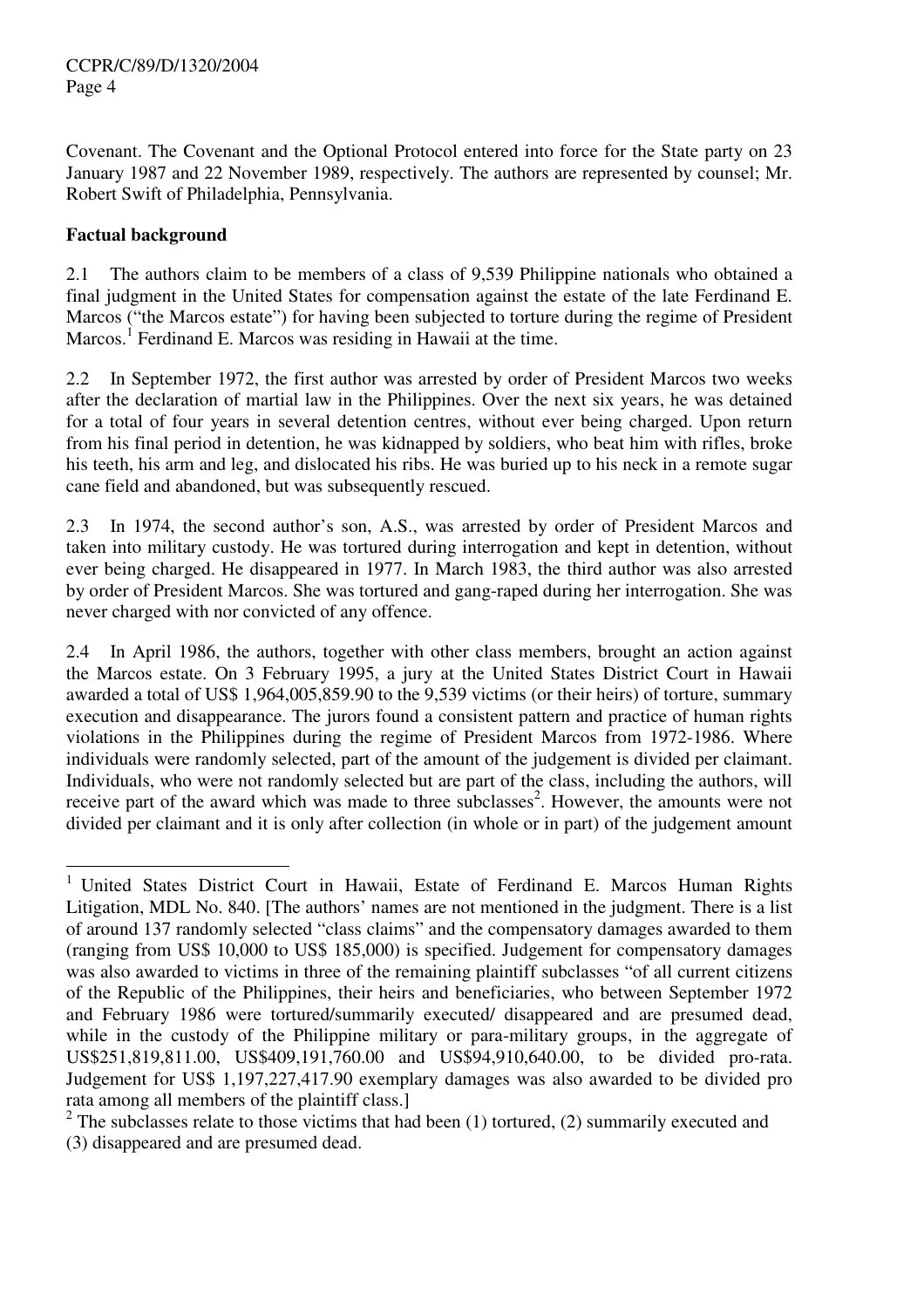that the United States District Court of Hawaii will allocate amounts to each claimant. On 17 December 1996, the United States Court of Appeal for the Ninth Circuit affirmed the judgment.<sup>3</sup>

2.5 On 20 May 1997, five class members, including the third author, filed a complaint against the Marcos estate, in the Regional Trial Court of Makati City, Philippines, with a view to obtaining enforcement of the United States judgment. The defendants counter filed a motion to dismiss, claiming that the PHP 400 (US\$ 7.20) paid by each plaintiff was insufficient as the filing fee. On 9 September 1998, the Regional Trial Court dismissed the complaint, holding that the complainants had failed to pay the filing fee of PHP 472 million (US\$ 8.4 million), calculated on the total amount in dispute (US\$ 2.2 billion). On 10 November 1998, the authors filed a motion for reconsideration before the same Court, which was denied on 28 July 1999.

2.6. On 4 August 1999, the five class members filed a motion with the Philippine Supreme Court, on their own behalf and on behalf of the class, seeking a determination that the filing fee was PHP 400 rather than PHP 472 million. By the time of submission of the communication to the Committee (11 October 2004), the Supreme Court had not acted on this motion, despite a motion for early resolution filed by the petitioners on 8 December 2003. (see para. 4 below for an update).

2.7 According to the authors, since the five class members filed their motion with the Philippine Supreme Court, the same Court entered judgement for the State party against the Marcos Estate in a forfeiture action and directed enforcement of that judgement for over US\$ 650 million, even though that appeal was filed over two years after the authors' own petition.

### **The complaint**

3. The authors claim that their proceedings in the Philippines on the enforcement of the US judgement have been unreasonably prolonged and that the exorbitant filing fee amounts to a *de facto* denial of their right to an effective remedy to obtain compensation for their injuries, under article 2 of the Covenant. They argue that they are not required to exhaust domestic remedies, as the proceedings before the Philippine courts have been unreasonably prolonged. The communication also appears to raise issues under article 14, paragraph 1, of the Covenant.

## **The State party's submission on admissibility and merits**

4. On 12 May 2005, the State party submitted that the communication is inadmissible for failure to exhaust domestic remedies. It submits that, on 14 April 2005, the Supreme Court handed down its decision in Mijares et al. v. Hon. Ranada et al., affirming the authors' claim that they should pay a filing fee of PHP 410 rather than PHP 472 million with respect to their complaint to enforce the judgment of the United States District Court in Hawaii. The State party denies that the authors were not afforded an effective remedy.

## **The authors' comments on the State party's submission**

5.1 On 12 January 2006, the authors submit that there has been no satisfactory resolution of their claims. They confirm that, on 14 April 2005, the Supreme Court decided in their favour

<sup>&</sup>lt;sup>3</sup> United States Court of Appeals for the Ninth Circuit, Hilao v. Estate of Marcos, 103 F.3d 767.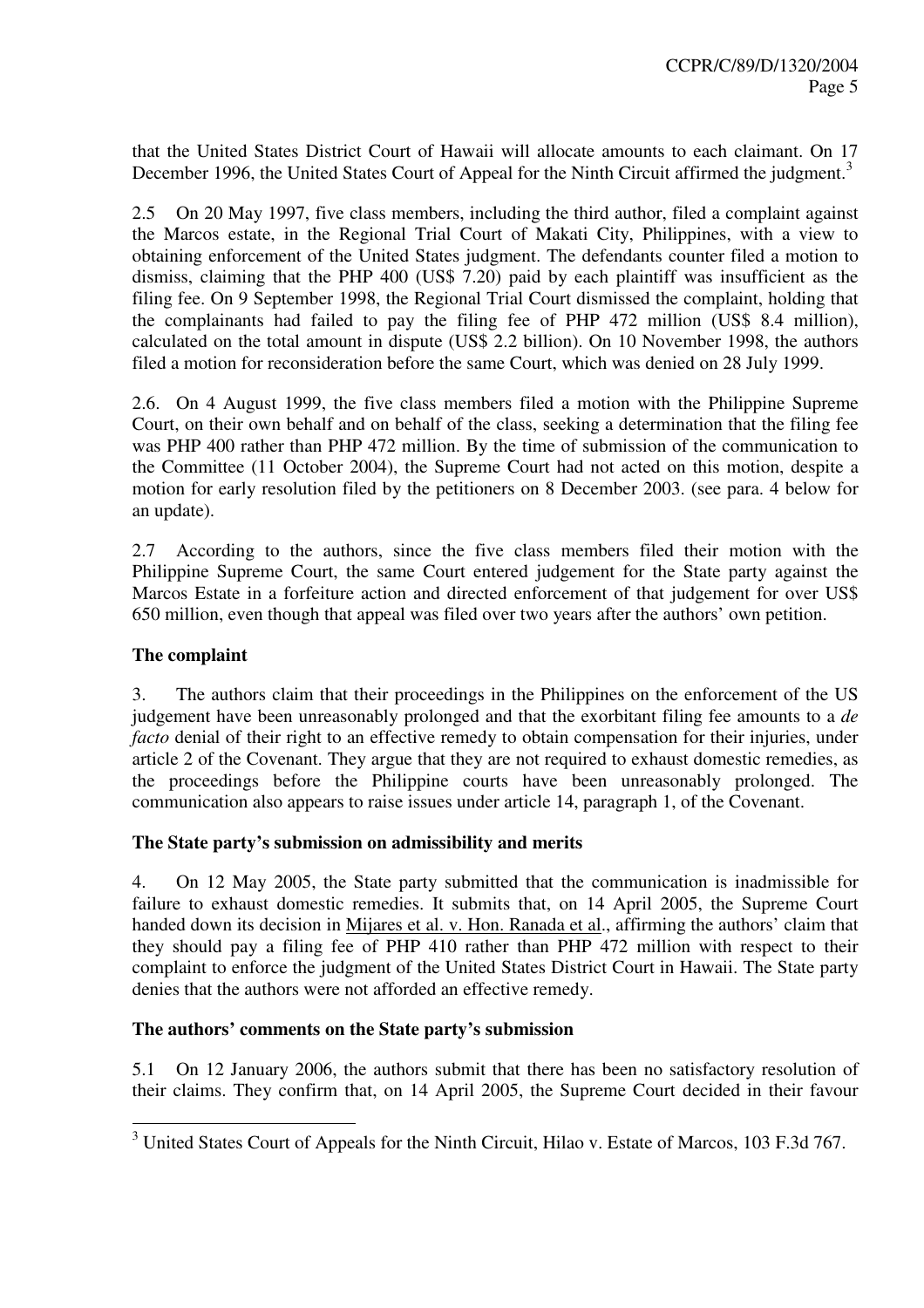with respect to the filing fee. However, despite the Supreme Court's view that there be a speedy resolution to their claim by the trial court, this court has not yet decided on the enforceability of the decision of the United States District Court of Hawaii.

5.2 In addition, the authors argue that an appeal in a parallel case, which is one year older than the appeal in the current case has been pending for over seven years in the Philippine Supreme Court<sup>4</sup>.

## **Additional comments by the parties**

6. On 1 June 2006, the State party submitted that, following the Supreme Court decision on the filing fee, the case was reinstated before the trial court. It adds that the authors of the current case are unrelated to the case referred to in paragraph 5.2.

7.1 On 15 June and 4 July 2006, in response to a request for clarification from the Secretariat regarding the authors' status as "victim[s]" for the purposes of article 1 of the Optional Protocol, the authors stated that a class action in the United States may be brought by any member of the class on behalf of a defined group, in this case, 9,539 victims of torture, summary execution and disappearance. All class members have standing in a class action once it is certified by a court and all have the right to share in a final judgement. A court is free to designate particular class members as "class representatives" for purposes of prosecuting the litigation, but the "class representative" has no more standing on his claim than any other individual class members. Thus, the use of different "class representatives" for the same class in lawsuits filed in the US and the Philippines has no bearing on the authors' standing. The Philippine rule on class actions is derived from and based on the United States rule.

7.2 According to the authors, in a class action filed in the United States, it is not common to file a list of all class members. In this case, where the public record could be inspected by the Philippine Ministry, which might act in reprisal against the living torture victims, caution was exercised. The authors provide evidence to prove that they are members of the U. S. class action: an excerpt from Ms. Narcisco's testimony at the trial on liability in the United States; an excerpt from Mr. Pimentel's deposition in 2002 in the United States, and a United States judgement in which he was certified as a class representative in a subsequent case; and a claim form as required by the court with respect to M. Resus. The authors also confirm that there has been no action taken for the enforcement of the judgement.

## **Issues and proceedings before the Committee**

## **Consideration of admissibility**

 $\overline{a}$ 

8.1 Before considering any claim contained in a communication, the Human Rights Committee must, in accordance with rule 93 of its Rules of Procedure, decide whether or not it is admissible under the Optional Protocol to the Covenant.

<sup>&</sup>lt;sup>4</sup> This case relates to Imelda M. Manotoc v. Court of Appeals, which involves an interlocutory appeal from the lower court finding there was sufficient service on Imee Marcos-Manotoc, the daughter of Ferdinand E. Marcos, in an action to enforce a United States judgement against her for the torture and murder of a man.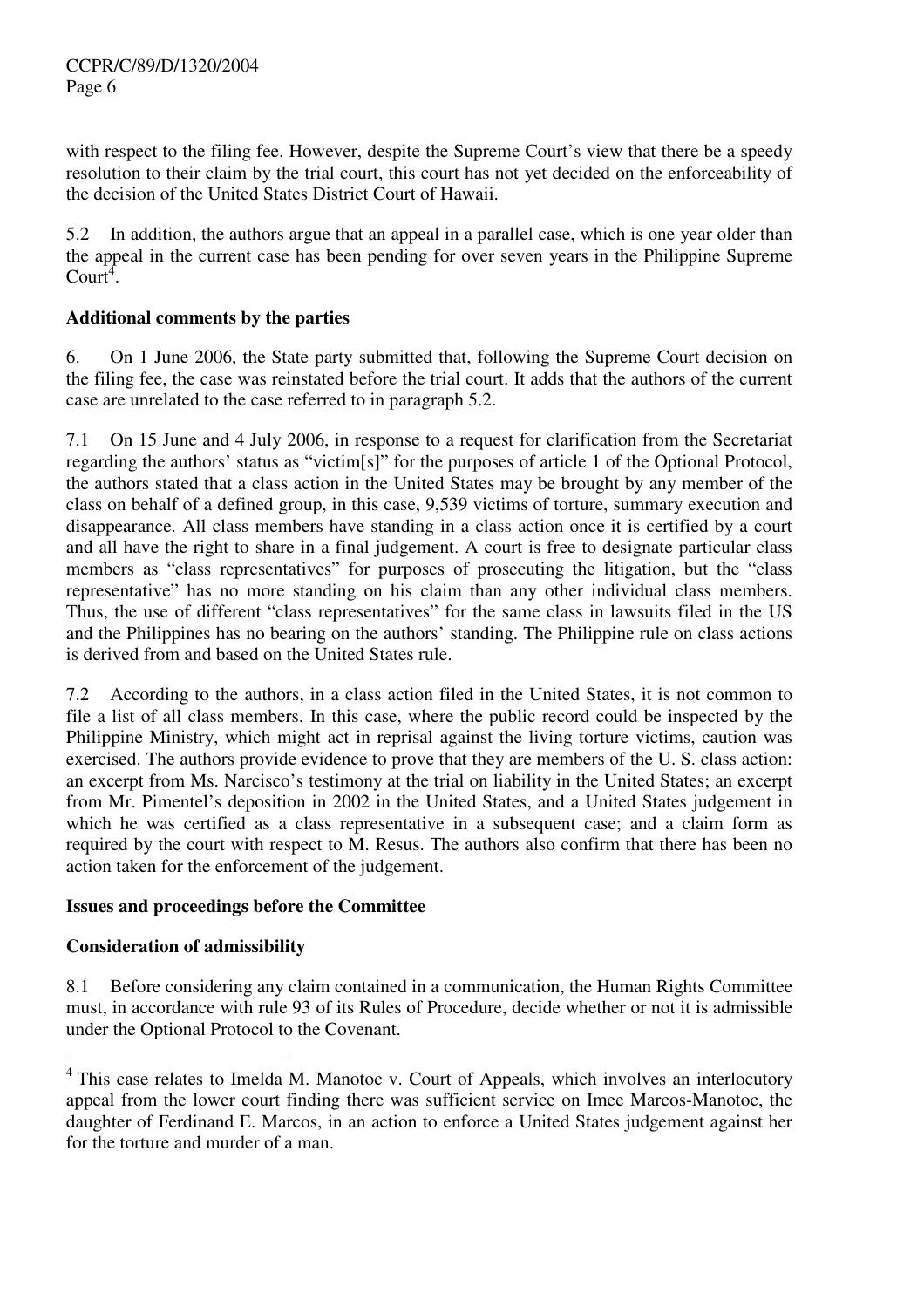8.2 The Committee notes that the claim relating to the enforcement of the United States District Court of Hawaii's judgement is currently pending before the State party's Regional Trial Court. Since the last hearing on the filing issue relating to this case, on 15 April 2005, in which the Supreme Court found in favour of the authors, the issue of the enforcement of the judgement has been reinstated before the Regional Trial Court. For this reason, and bearing in mind that the complaint relates to a civil claim for compensation, albeit for torture, the Committee cannot conclude that the proceedings have been so unreasonably prolonged that the delay would exempt the authors from exhausting them. Accordingly, the Committee finds that this claim is inadmissible under article 5, paragraph 2 (b), of the Optional Protocol.

8.3 The Committee observes that since the authors brought their action before the Regional Trial Court in 1997, the same Court and the Supreme Court considered the issue of the required filing fee arising from the authors claim on three subsequent occasions (9 September 1998, 28 July 1999 and 15 April 2005) and over a period of eight years before reaching a conclusion in favour of the authors. The Committee considers that the length of time taken to resolve this issue raises an admissible issue under article 14, paragraph 1, as well as article 2, paragraph 3, and should be considered on the merits.

#### **Consideration of the merits**

9.1 The Human Rights Committee has considered the present communication in the light of all the information made available to it by the parties, as provided in article 5, paragraph 1, of the Optional Protocol.

9.2 As to the length of the proceedings relating to the issue of the filing fee, the Committee recalls that the right to equality before the courts, as guaranteed by article 14, paragraph 1, entails a number of requirements, including the condition that the procedure before the national tribunals must be conducted expeditiously enough so as not to compromise the principle of fairness.<sup>5</sup> It notes that the Regional Trial Court and Supreme Court spent eight years and three hearings considering this subsidiary issue and that the State party has provided no reasons to explain why it took so long to consider a matter of minor complexity. For this reason, the Committee considers that the length of time taken to resolve this issue was unreasonable, resulting in a violation of the authors' rights under article 14, paragraph 1, read in conjunction with article 2, paragraph 3, of the Covenant.

10. The Human Rights Committee, acting under article 5, paragraph 4, of the Optional Protocol, is of the view that the facts before it disclose a violation of article 14, paragraph 1, read in conjunction with article 2, paragraph 3, as it relates to the proceedings on the amount of the filing fee.

11. The Committee is of the view that the authors are entitled, under article 2, paragraph 3(a), of the Covenant, to an effective remedy. The State party is under an obligation to ensure an adequate remedy to the authors including, compensation and a prompt resolution of their case on

 5 *Perterer v. Austria, Communication No. 1015/2001*, Views adopted on 20 July 2004, para. 10.7.